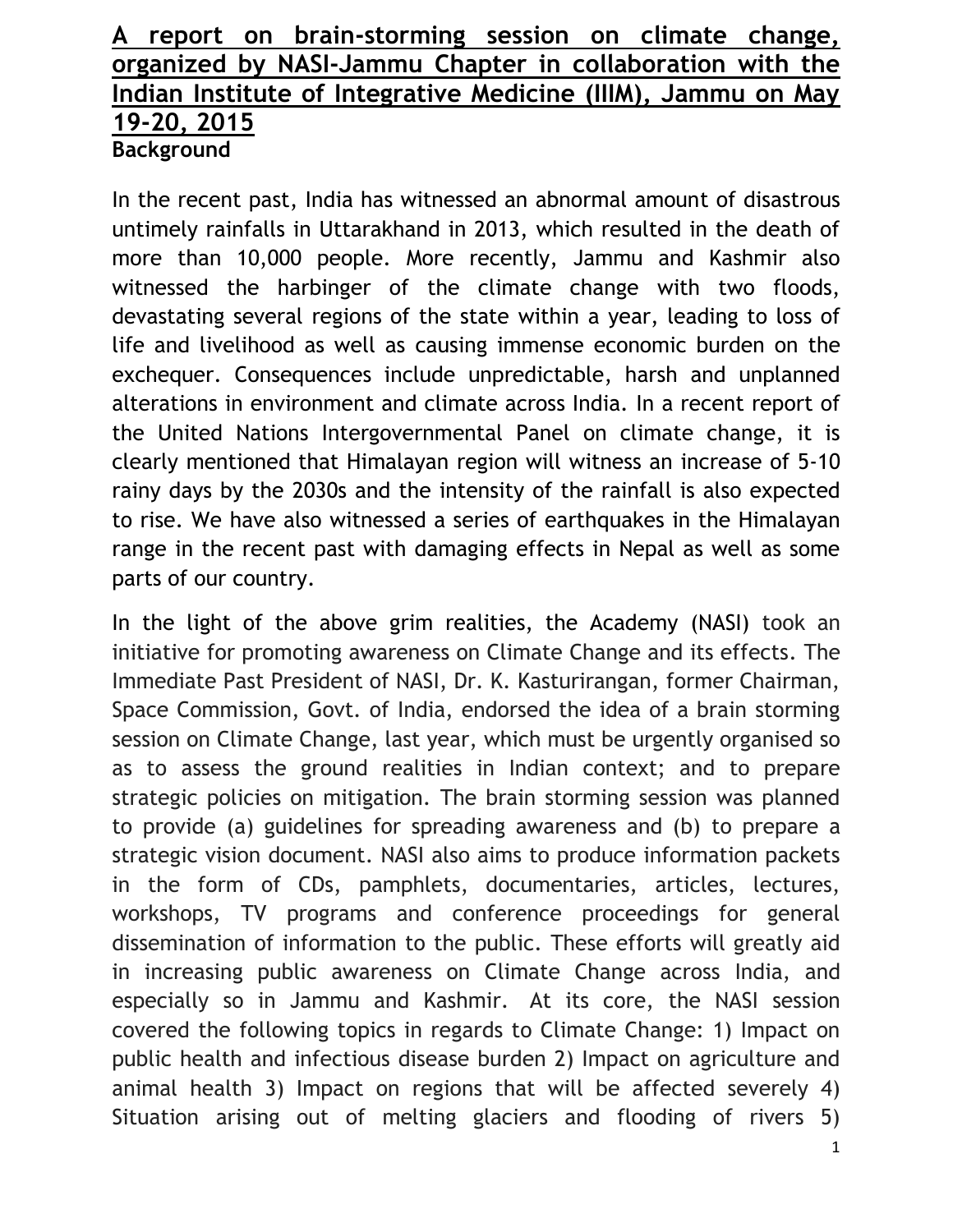Atmospheric sciences/greenhouse gases/emissions. **Prof Pramod Tandon**, former Vice-Chancellor, North-Eastern Hill University (NEHU), Shillong and **Dr Amit P. Sharma**, Scientist, International Centre for Genetic Engineering & Biotechnology, New Delhi were requested to be the conveners of the session; and **Prof R. N. Gohil**, Secretary, NASI-Jammu Chapter & formerly at Jammu University, Jammu coordinated the event. Dr. Ram Vishwakarma, Director, IIIM, Jammu hosted the session.



The brainstorming session on Climate Change was thus held at CSIR-IIIM, Jammu from 19th- 20th May 2015, under the aegis of NASI-Jammu Chapter.

# **Inaugural Session**

Dr. Ram Vishwakarma welcomed the chief guest Hon'ble Union Minister Dr. Jitendra Singh, dignitaries from NASI, speakers of the brainstorming session, eminent citizens of Jammu and Kashmir,other distinguished scientists and students of local academic institutions.Hon'ble Minister Dr. Jitendra Singh, Minister of State in PMO & other Ministries, GOI on 19th May 2015, inaugurated the event. Dr. Jitendra Singhemphasized on having a holistic approach, more public awareness and increase of stakeholders among common people for the prevention of further environmental erosion and catastrophes, as well as to involve common public in mitigation process. Dr. Amit P. Sharma spoke on the genesis of the idea of holding the session; and also expressed his concern about the alarming situation of environmental stress and strain, which is gradually leading to chaos. Prof Akhilesh K. Tyagi, President, NASI, briefly emphasized the role of NASI in such societal issues; and said that in developing countries like India, climate change could cause an additional stress on ecological and socioeconomic systems, that are already facing tremendous pressures due to rapid unplanned urbanization, industrialization and economic development. The Academy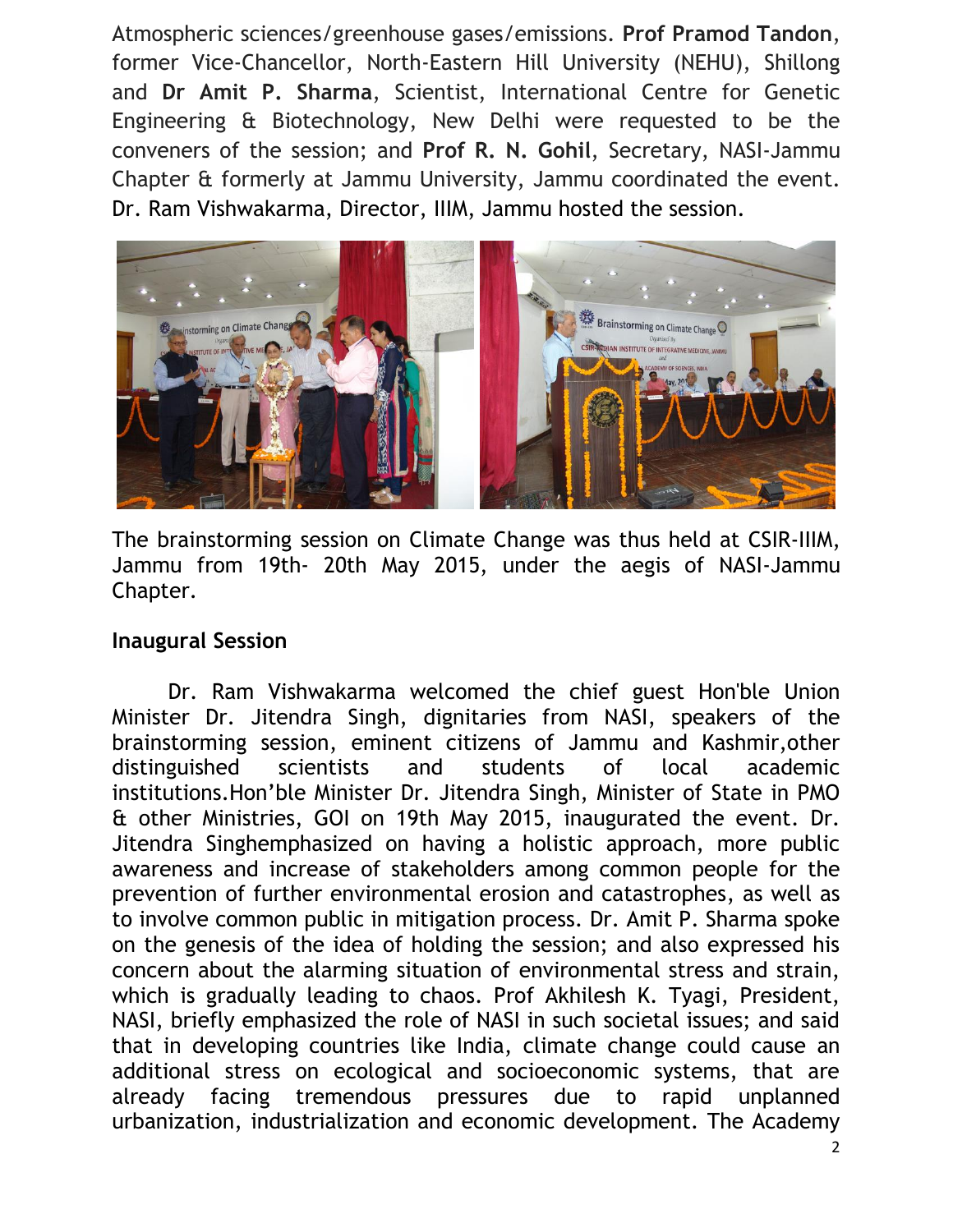has, therefore, decided to discuss the major issues related to climate change; and Prof Tandon and Dr. Amit Sharma have well tried to include all the major areas of concern with the help and kind support of Dr. Ram Vishwakarma and Prof R.N, Gohil.

Prof. Gohil presented a vote-of-thanks in the end of the inaugural function.

# **Technical Session -I Climate change and national/international perspective**

Dr. Jyoti Parikh (Executive Director, (IRAD) Integrated Research and Action for Development, New Delhi) made a presentation on strengthening climate resilience of Indian cities. IRAD is a think tank, which aims at connecting various stakeholders such as government, nongovernmental organizations, corporations, academia and financial institutions. Dr. Parikh emphasized that during the span of past 30 years, i.e. from 1980 to 2010, there have been 431 disasters involving the death of approximately 143,039 people. More than 49 million people are affected each year due to such disasters. The adaptation and mitigation initiatives taken up by state authorities involve early warning, coordinated search and rescue, emergency relief, recovery and rehabilitation. Long-term risk reduction measures involve, minimizing the effects of disasters through vulnerability analysis and public education, and better preparedness through emergency drills. This comes under the HIGS framework, where H stands for Hazard exposure; I stand for Infrastructure, G for governance and S for socio-economic variables. Ten cities namely Hyderabad, Pune, Bhopal, Vishakapatnam, Ahmedabad, Bhubaneshwar, Shillong, Guwahati, Dehradun and Srinagar were studied and it was found that all the cities were exposed to multiple hazards such as earthquakes, urban floods, cyclones, water scarcity, thunderstorm, landslides and cold waves. These cities have a population of more than one million and 20% of the population is slum dwelling. A vulnerability and resilience matrix was plotted for these cities qualifying them for various parameters in the range of highly vulnerable, medium vulnerable or low vulnerable. Fully functioning and sustainable cities with adequate urban infrastructure with good management and governance are desirable. The institutional framework should be resilient; it should be able to function at the time of disasters, having ability to oversee the rescue and rehabilitation efforts. Disaster prone areas should be mapped for the cities. Dr. Parikh also presented a case study of Srinagar. The city constitutes for 2/3'd of the urban population of the state. The development is mostly unplanned and haphazard with acute problems in drainage and irregular narrow lanes. The north-west area of the city is particularly vulnerable to floods. Critical infrastructure such as hospitals,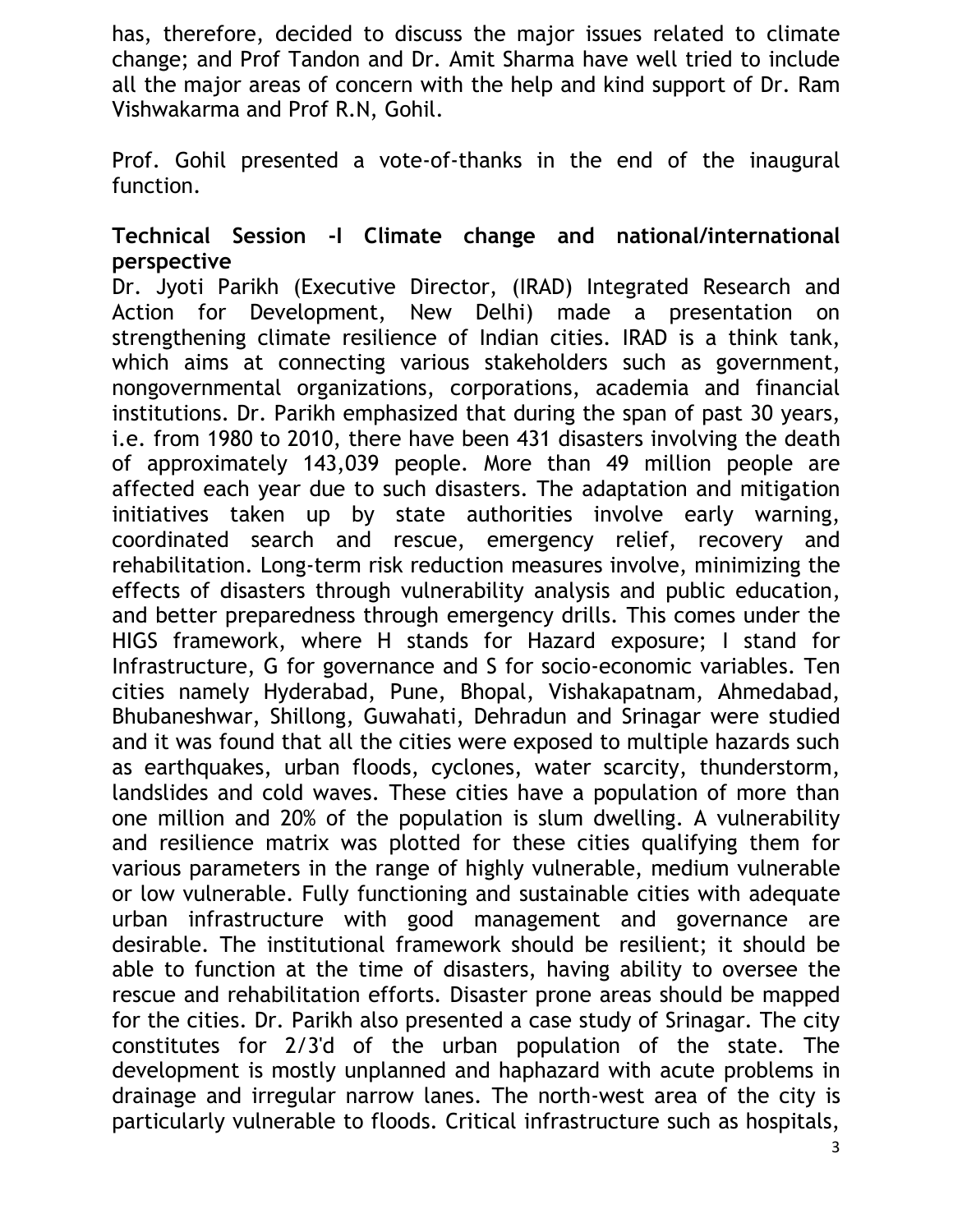school, control room and power station lie in the flood prone zones. Natural drainage has been blocked due to irregular construction and expansion of the city. The city has in the past seen 13 instances of major floods between the year 1900 to 1950, while 16 such instances have been recorded between 1951 and 2000. In 1928 flood the water carried a discharge of 2265 m<sup>3</sup>/s while it has been continuously increasing, in 2014 flood, the estimated discharge was about 70,000 m<sup>3</sup>/s. **Apart from the need for disaster resilient planning, proper implementation of the policies are also important to make the city safe. Further, the disaster database should be periodically updated.** 

Dr. Ram Boojh, Programme Specialist, Ecological and Earth Sciences, UNESCO Cluster Office for South Asia, New Delhi, delivered the second lecture on the UNESCO perspective on climate change. Dr. Boojh expressed that the climate change has been one of the most pressing challenges on the international agenda these days and United Nations System along with UNESCO is playing a vital role to promote green development. Road to Paris is one of the most important events being held on "the 21st Session of the Conference of the Parties (COP21/CMP11) to the United Nations Framework convention on Climate Change" from November 30 - December 11, 2015 and about 40,000 participants are expected to attend the event. During the event, a new international agreement on the climate is planned, which would be applicable to all countries with the aim to keep the global warming below 2°C. According to NOAA reportpublished on 7 May 2015, monthly global average  $CO<sub>2</sub>$ concentrations surpassed 400 ppm in March 2015 for the first time. According to the IPCC, approx. 80% of known fossil fuel reserves would need to stay in the ground for atmospheric  $CO<sub>2</sub>$  concentrations to remain below 450 ppm, which would lead to a 50% chance of limiting temperature to below 2°C. Global climate change is certainly the most significant environmental challenge of our time having dynamic complexities ensuing severe impacts on economic and social development as well as the environment. The complexities of climate change are related to the uncertainty of range, intensity, regional patterns, and timescale of ensuing effects. The 2007 Intergovernmental Panel on Climate Change (IPCC) Fourth Assessment Report has indicated that the global average temperature rise since 1750 is mainly due to anthropogenic activities. These facts were further supported by the indication of increased Carbon Dioxide  $(CO<sub>2</sub>)$  concentration by 35% (primarily from fossil fuel burning and deforestation), Methane concentration by 148% (predominantly due to fossil fuel combustion and agricultural activities) and Nitrous Oxide  $(NO<sub>2</sub>)$  concentration by 18% (from fertilizers and other agriculture activities). He also said that these drastic changes in atmospheric greenhouse gas concentrations if left

4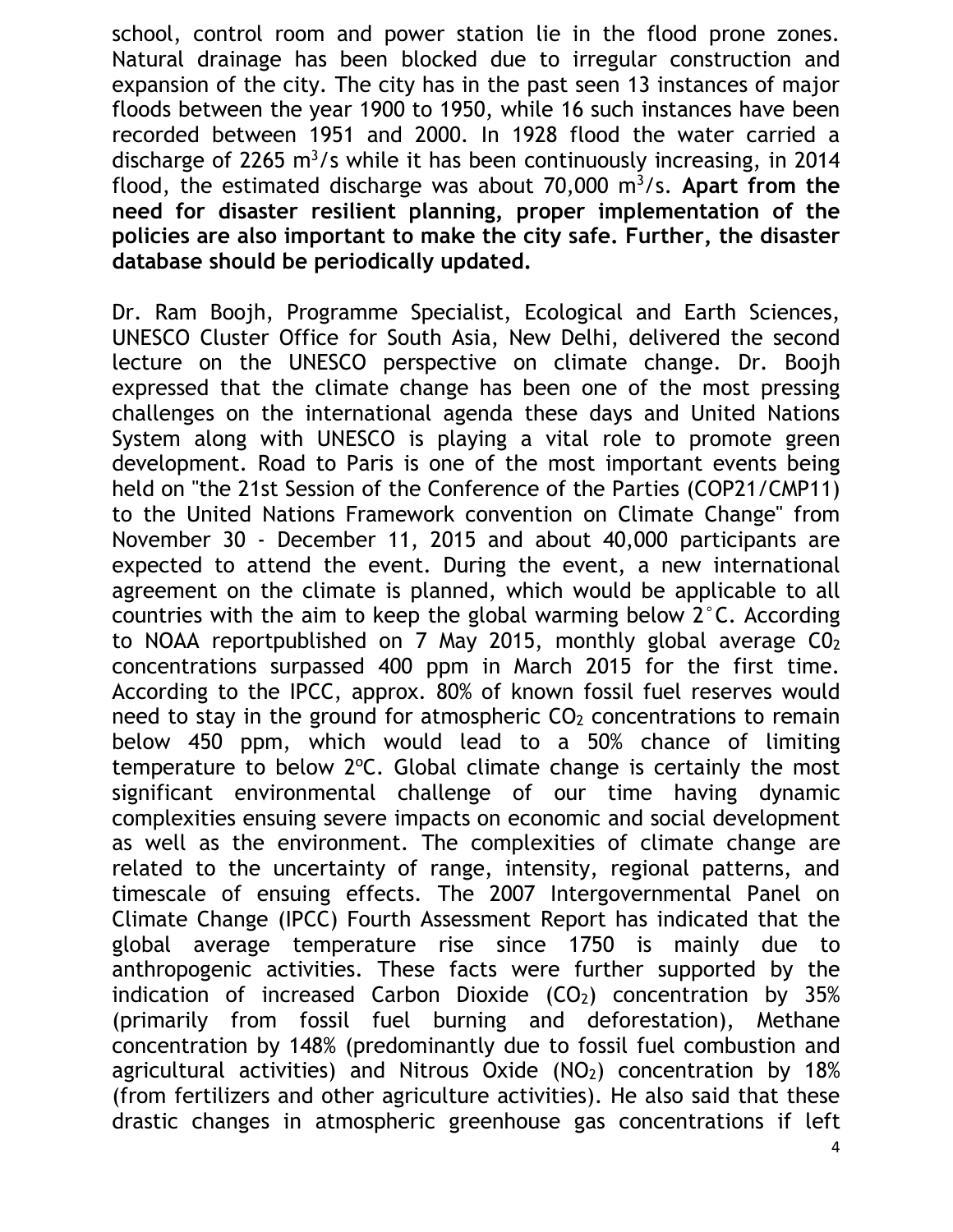unchecked may result in a 65 cm increase in average sea levels and global average temperature rise by 1.4°C-5.8°C by next century. His presentation clearly mentioned that the magnitude and severity of possible impacts of these indicators are calamitous to global economy, social development, environmental conservation, and human survival itself. In this directions India has taken initiatives and Signed UNFCC on 10th June 1992, ratified the Kyoto protocol and developed Missions under National Action Plan on climate change, viz., National Solar Mission, National Mission for Enhanced Energy Efficiency, National Mission on Sustainable Habitat, National Water Mission, National Mission for Sustaining the Himalayan Ecosystem, National Mission for a"Green India", National Mission for Sustainable Agriculture, and National Strategic Mission on Climate Change.

**Technical Session -II Information & services and carbon sequestration**  Dr. Sukumar Devotta (former Director, NEERI, Nagpur) spoke on carbon capture sequestration as an option for climate change mitigation. Dr. Devotta mentioned that the key message in 2014 report of IPCC mentions that energy production remains the primary driver for green house gas emissions. Implementation reductions in greenhouse gas emissions pose substantial technological, economic, social and institutional challenges. However this needs to be immediately addressed so as to limit the warming to 2°C. Similar to global trend carbon dioxide holds the largest share of green house gas emissions in India. Different strategies for carbon sequestration that fall under carbon capture and storage (CCS) has been suggested, such as afforestation, geological storage, and ocean storage. Carbon capture through CCS scheme involves capture, compression and dehydration. Different methods have been suggested for CCS, such as absorption by solvents, adsorption, chilled ammonia, mineral carbonization, chemical looping, membrane separation and biological methods such as microbial and algal. It would be better if economic value can be added with schemes such as carbon capture and valorization (CCV) which involves being major contributor converting  $CO<sub>2</sub>$ to raw material used by industries. Dr. Devotta also mentioned various CCS projects going on around the world and talked about identification of sink sites in India. US and China presently dominate the CCS demonstration. CCS is recognized as critical for  $CO<sub>2</sub>$  stabilization and it has to be C -ve and economically viable. Solvent-based carbon capture is the most studied method. India needs to develop more expertise in CCS.

Prof. GM Bhat (University of Jammu) talked about major contributors of climate change, with  $CO<sub>2</sub>$  emissions being the major contributor, followed by energy generation, transportation, deforestation and agriculture. He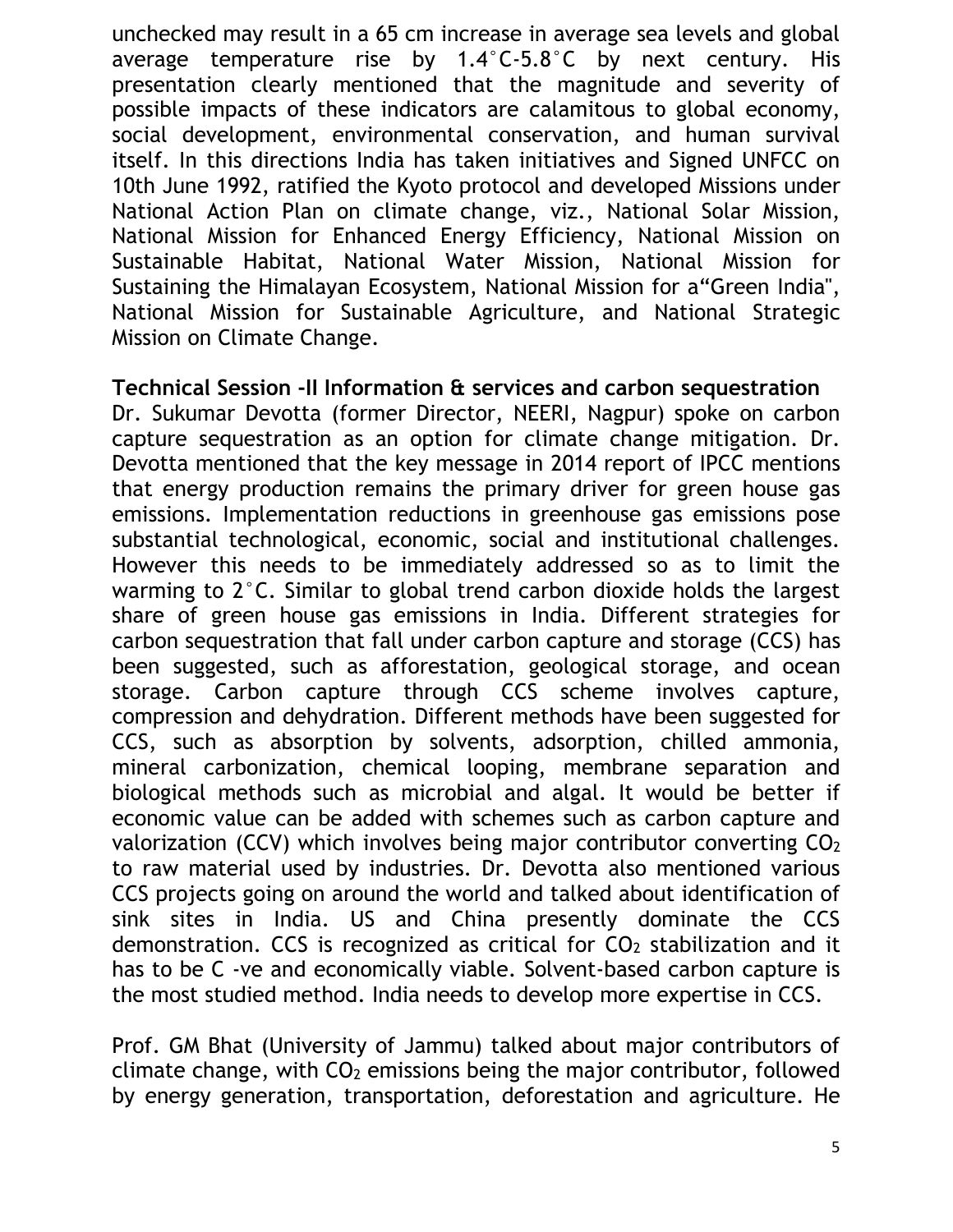showed satellite data, which suggested that if preventive measures are not taken, all the major glacierswould melt by the year 2035.

### **Technical Session -III Climate change and Health**

Dr. R.C. Dhiman (National Institute of Malaria Research, New Delhi) made a presentation on effect of climate change on health and disease spread. As per his data, there has been an appreciable increase in temperature, in last 40 years. This has a major impact on vector borne and water borne diseases as well as respiratory diseases. Malaria, Filariasis, Kala-azar, Dengue, Chikungunya and Japanese encephalitis are the major vector borne diseases in India, with Malaria and Dengue presently dominating the scene. An impact assessment of climate change on transmission window based on temperature and relative humidity has been assessed and projections have been made regarding the spread of disease in areas where earlier the disease was less prevalent. In Jammu and Kashmir, the incidence of *Plasmodium vivax* malaria is projected to increase, for instance. The transmission window for dengue is projected to increase by 1-2 months in Chilas, Gilgit, Kathua and Srinagar, while it has been projected to decrease in Pulwama and Udhampur by one month. Such projections are then confirmed through evidence-based assessment of biophysical determinants and a framework for adaptation measures is developed under the climate change scenario. He finally concluded saying that we need better and robust epidemiological data, generation of region specific health education material, situation analysis for present status of vector borne diseases and general strengthening of health system.

Prof. V.P. Sharma, former Addl. Director General, Indian Council of Medical Research, New Delhi, delivered his presentation on Climate change and malaria and explained how global warming would affect transmission of malaria. Prof. Sharma presented that the global warming plays significant role in mosquito life cycle by lengthening the breeding season, shortening immature life cycle and adult emergence, boosting their reproductive rate, make them bite more frequently, and shortening the time of sporogony. Therefore, malaria can expand to higher elevations and more northern latitudes, potentially putting previously unexposed populations at risk. He asserted that climate change over the years would shift malaria transmission window in India. The habitats of the mosquitoes that carry the malaria parasite might shift the boundaries of latitude and altitude for malaria transmission. For example, many highland areas in Burundi, Kenya and Uganda that have historically been malaria-free are now experiencing epidemics. It is also estimated that in Ethiopia, 1°C rise in temperature may result in additional 3-million malaria cases. He said that an increase in temperature has allowed the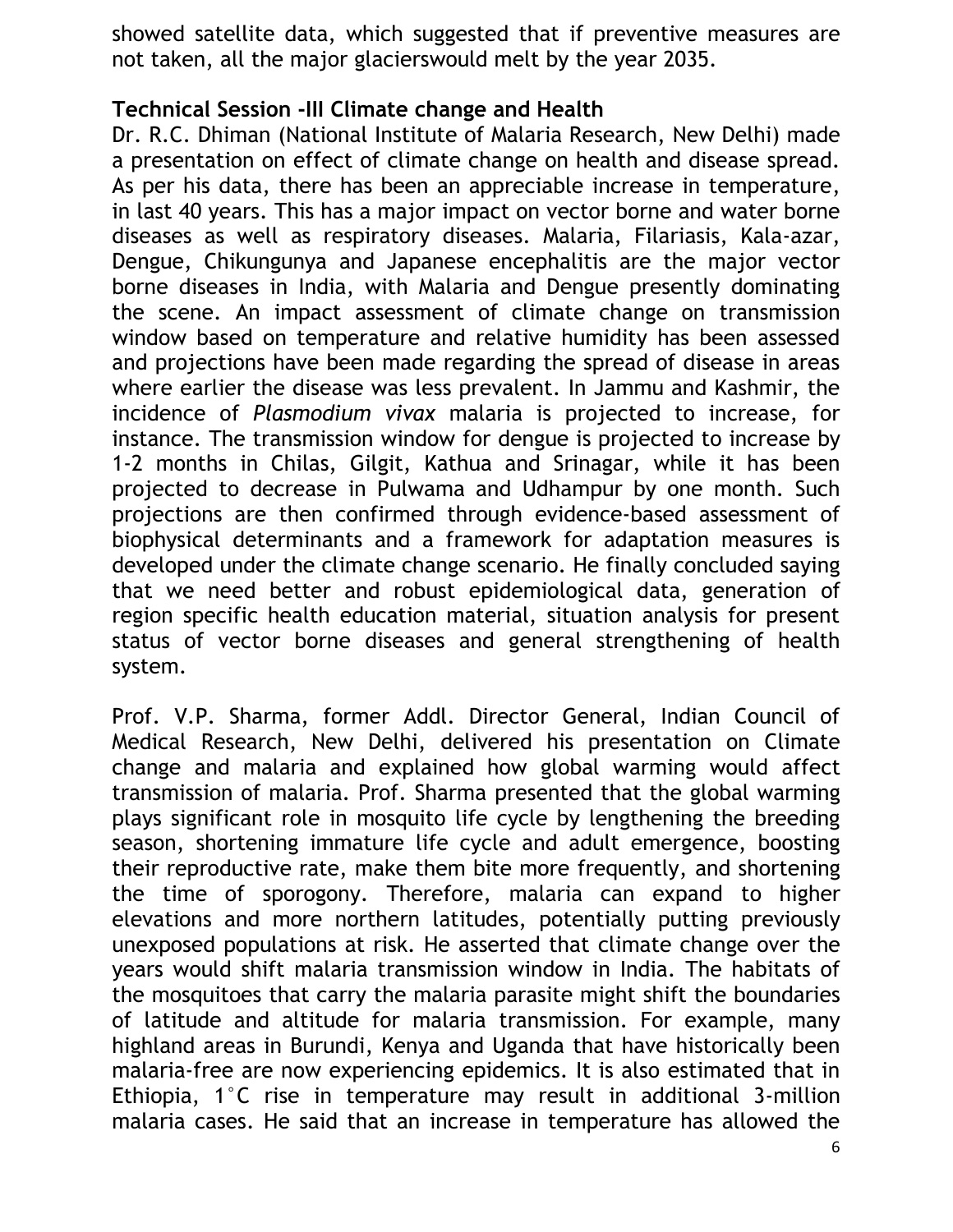introduction of malaria into higher altitude areas in Kenya, Colombia and Ethiopia, where it was previously too cold for the disease to thrive. People living in these areas lack immunity against malaria, and more cases of severe malaria may be encountered; particularly poor and marginalized population would be worst hit. Another factor responsible for malaria transmission is high rainfalls, which initially cause flushing of mosquito breeding but as the water recedes, puddle formation and other stagnant water bodies become the source of mosquito breeding, starting a fresh wave of malaria transmission. Mosquitoes need 60% or more humidity to complete extrinsic cycle, and rains increase the humidity and prolong the life of mosquitoes resulting in increased malaria transmission. Drought may also bring malaria epidemics as reported in Sri Lanka. The receding water in rivers produced enormous *An. culicifacies* breeding, and adjacent villages faced the epidemic. Some other factors such as amount of precipitation and climate change are expected to affect malaria indirectly by changing ecological relationships that are important to the vector, parasite in the malaria transmission. The indirect forces responsible are deforestation, urbanization and habitat changes due to climate change that may affect species, which are able to survive in that changed climate. Poverty has been directly related to malaria as it is rightly said "Malaria is a diseases of poverty and cause of poverty". Globally, malaria map has been shrinking from 1900 to 2013 and it is expected that it will further shrink by 2025; and will be confined to certain countries of S. Asia, S. America and Africa. According to World malaria report 2014, malaria mortality rates have been decreased by an impressive 47% between 2000 and 2013 globally, and by 54% in the WHO African Region. An estimated 4.3 million deaths & 670 million cases were averted between 2001 and 2013. Thus, reductions in malaria deaths have contributed substantially to progress towards achieving the target for MDG 4, which is expected to be reduced, by two thirds, the under-5 mortality rate between 1990 and 2015. He showed that The World Wild Life enlisted 12 germs that can spread into new regions due to climate change, affecting human and wildlife health. These include Avian Influenza, Babesiosis, Cholera, Ebola, Intestinal parasites, Lyme Disease, Red Tide (Algal Bloom), Plague,Rift Valley Fever (RVF), Tuberculosis (TB), Sleeping Sickness and Yellow Fever.

#### **Technical Session IV - Climate Change and Agriculture**

Dr. H. Pathak (IARI, New Delhi) spoke about impact, adaptation and mitigation of climate change with reference to agriculture. He said that the green house gas emission has accelerated despite reduction efforts. This has resulted in temperature rise and it is further accelerating. In India, 70% of land is drought prone, 12% is flood prone and 8% is prone to cyclones. Climate change is thought to further aggravate the problems of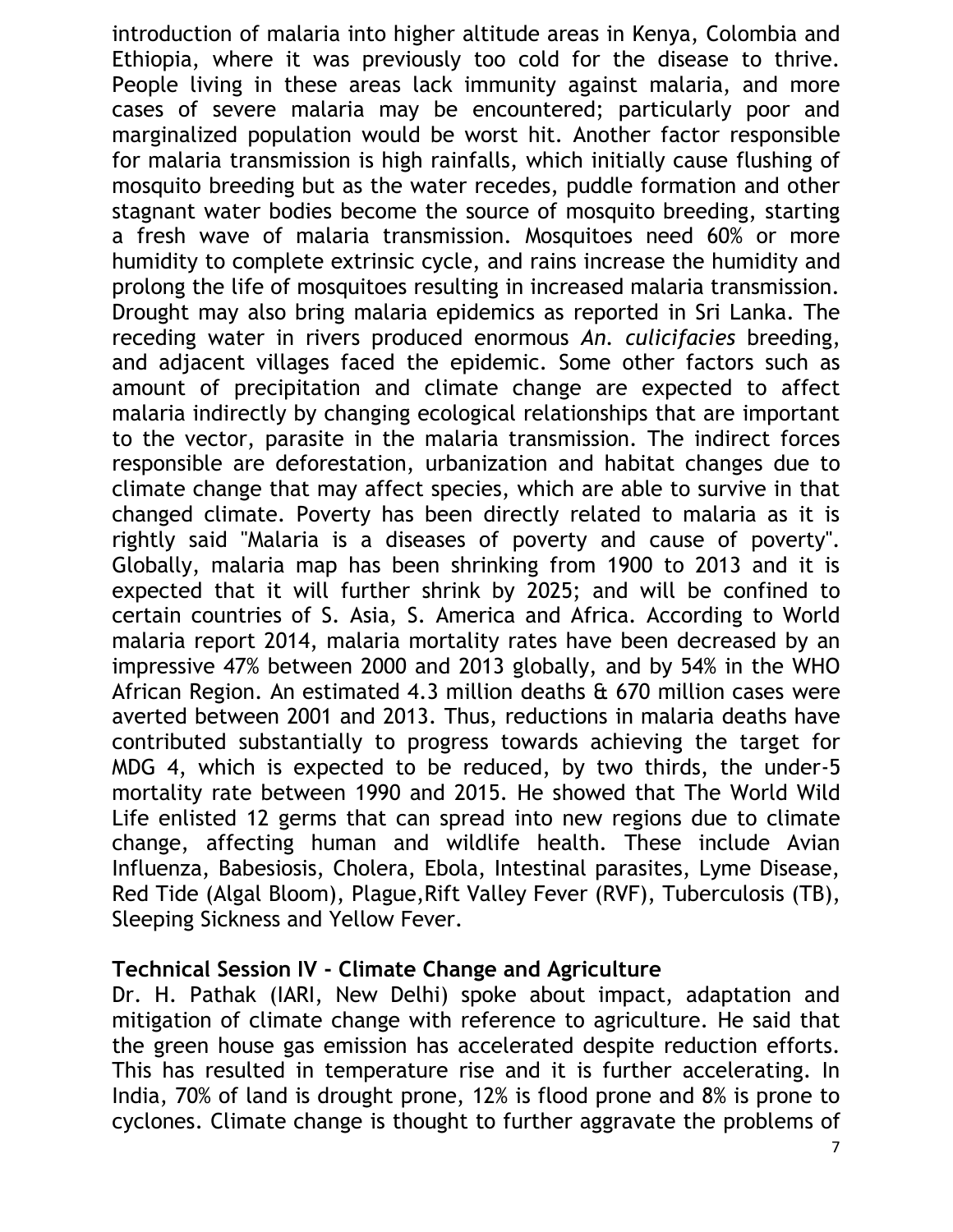water scarcity and excess. The accumulation of green house gases adversely affects soil health, leading to increased soil temperature, more mineralization, greater evapo-transpiration, increase in salination and soil water deficit. Further, changing temperature increases the problems associated with pest management. Irrigated rice, wheat and mustard productions may be reduced by 6%, 4% and 4% respectively. Pan India basis, increase in temperature of 1°C for 1 week reduces the wheat yield by ~300 kg/hectare. Long duration cultivars of wheat (HD 2932 and HD2967) gave higher yield under initial and terminal heat stress conditions, while medium duration cultivar (HD 2285) gave higher yield under very late sown conditions. Terminal rain is known to cause yield loss up to 30% and the incidence of terminal rain is increasing, so a solution needs to be found to counter this emerging trend in climate change. The rainfall data shows that although the total amount of rain has not changed significantly, the duration has reduced quiet a lot. The state of Jammu and Kashmir is showing a significantly warming trend over the past years, as per the data collected from 1900 - 2010. Poor communities contribute very little to climate change, but they are most vulnerable. They have limited adaptive capacities and are more dependent of climate sensitive resources such as local water and food supplies. The most important aspect to addressing these issues is to measure the vulnerability. Such an analysis has been carried out and areas that are highly vulnerable have been identified. Adaptation to climate change would involve development of crop varieties that are resilient to drought, flood, salinity, heat and pest have to be developed. In order to mitigate the effect of climate change, crop has to be made more efficient through the use of less water, less fertilizer, less energy and less pesticide. Climate-ready crops have to be developed. Waterproof rice varieties, which are able to stand submergence for 17 days, have been developed. Further, drought resilient varieties have also been developed. Crop diversification should also be looked as an option; for instance, small millets are climate savior crops. There is also a need to explore biodiversity to find varieties that are naturally resistant to various environmental factors. Demand driven nitrogen supplementation would be helpful to mitigate climate change. Real time crop monitoring using remote sensing needs to be further explored and exploited. Climate smart villages should be developed which have access to weather data, which are water smart - optimizing the use of water, carbon smart leaving minimum CO<sub>2</sub> imprint, Nitrogen smart - demand based supplementation, Energy smart - use of renewable energy with low  $CO<sub>2</sub>$ emissions and knowledge smart - capability to monitor the real time growth and other parameters using satellites. It has been shown that adaptation options such as sowing date, variety, irrigation efficiency, fertilizer use and additional inputs can significantly decrease the net

8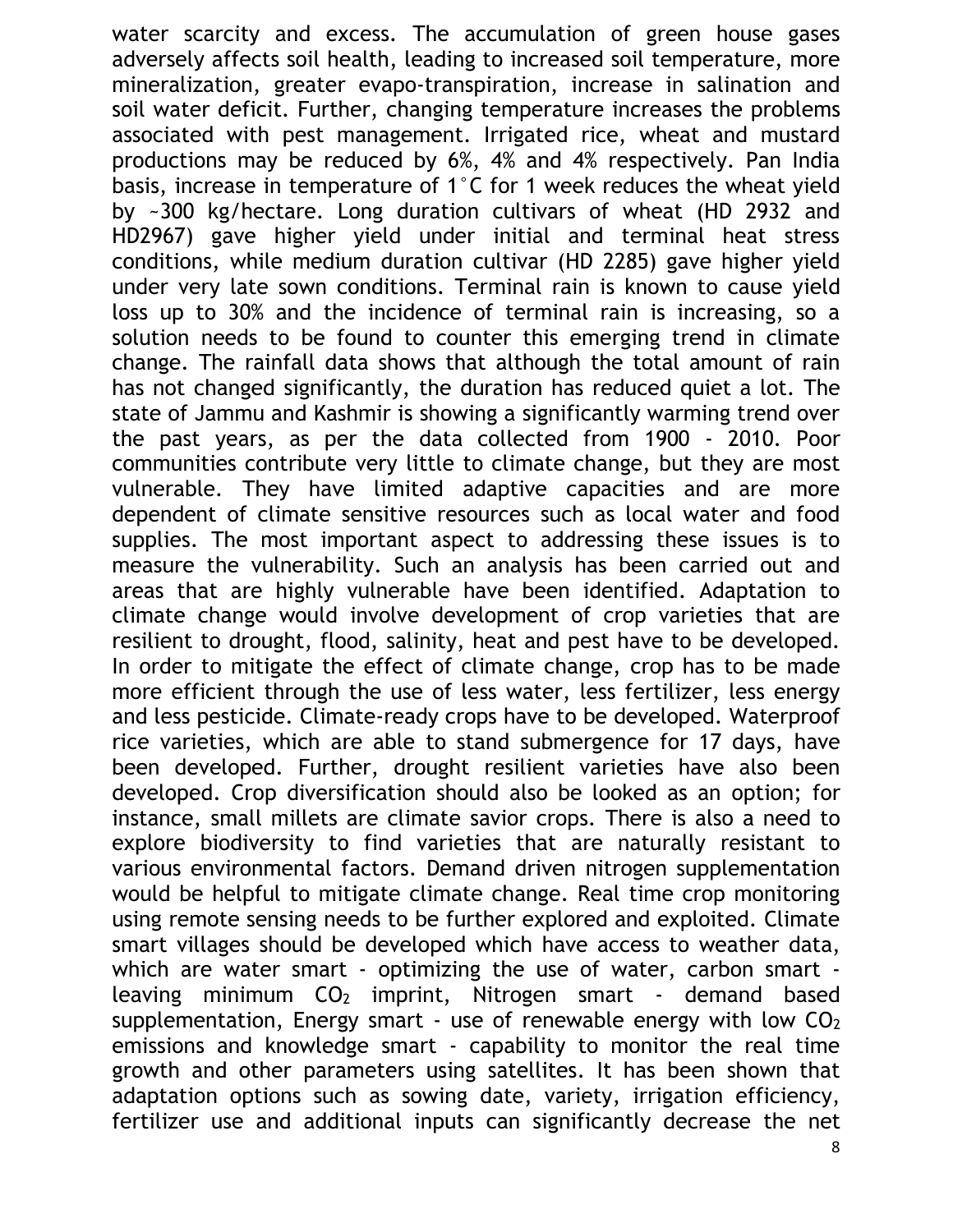vulnerability due to climate change. Further measures can be taken to reduce the emission of methane, which causes 21 times more heating than  $CO<sub>2</sub>$ , For instance the submerged variety of rice causes the soil conditions to become anaerobic, leading to methane production. These varieties can be changed to those that don't require submergence.

Professor Zafar Ahmad Reshi, Department of Botany, University of Kashmir, Srinagar, spoke on 'Species distribution modeling of some endemic and invasive plant species under various climate change scenarios: Conservation and Management implications', emphasizing theapproach using geo-referenced occurrence data for species in combination with digital maps representing environmental parameters to build models characterizing ecological requirements of species. Prof. Reshi further explained the habitat-suitability models with suitable examples, used for predicting species distribution. As per his inference, globally *Parthenium* sp. may increase its range under climate change scenarios; and there is an increase in suitable habitats for *Azolla* and *Anthemis* under different scenarios as compared to current climatic conditions.

### **Technical Session V – Climate Change and Meteorological Dimensions**

Dr. Sonam Lotus, Director, Dept, of Meteorology, Srinagar, presented his views very systematically on 'A Meteorological Analysis of Flood in parts of Jammu & Kashmir in September 2014'. As per his studies, the extreme weather and climate events, interacting with vulnerable human and natural systems, can lead to disasters, especially in absence of responsive social system; while timely preparation & reliable early warning of impending disaster help reduce impact of disaster and minimize the loses. The volume of flood discharge in September 2014 was three times more than the carrying capacity of the Jhelum River. The river has the capacity to hold the flow of 35,000 cusecs (cubic feet per second) of water. But during the floods, the flow water in Jhelum was recorded to more than one lakh cusecs. This submerged 70% of the region causing heavy loss of property, agricultural crop and life of human and domesticated animals.

Dr. Manju Mohan, Professor, Centre for Atmospheric Sciences, Indian Institute of Technology, Hauz Khas, New Delhi, while speaking on Atmospheric Pollutants and Climate Change, dealt in detail on the Nexus of urban dynamics, air quality and human health. The Changing LULC due to development activities and anthropogenic heat emissions leads to temperature increase in urbanised pockets of cities known as Urban Heat Islands; the UHI puts an additional cooling energy demand leading to higher emissions and higher temperatures setting a vicious cycle of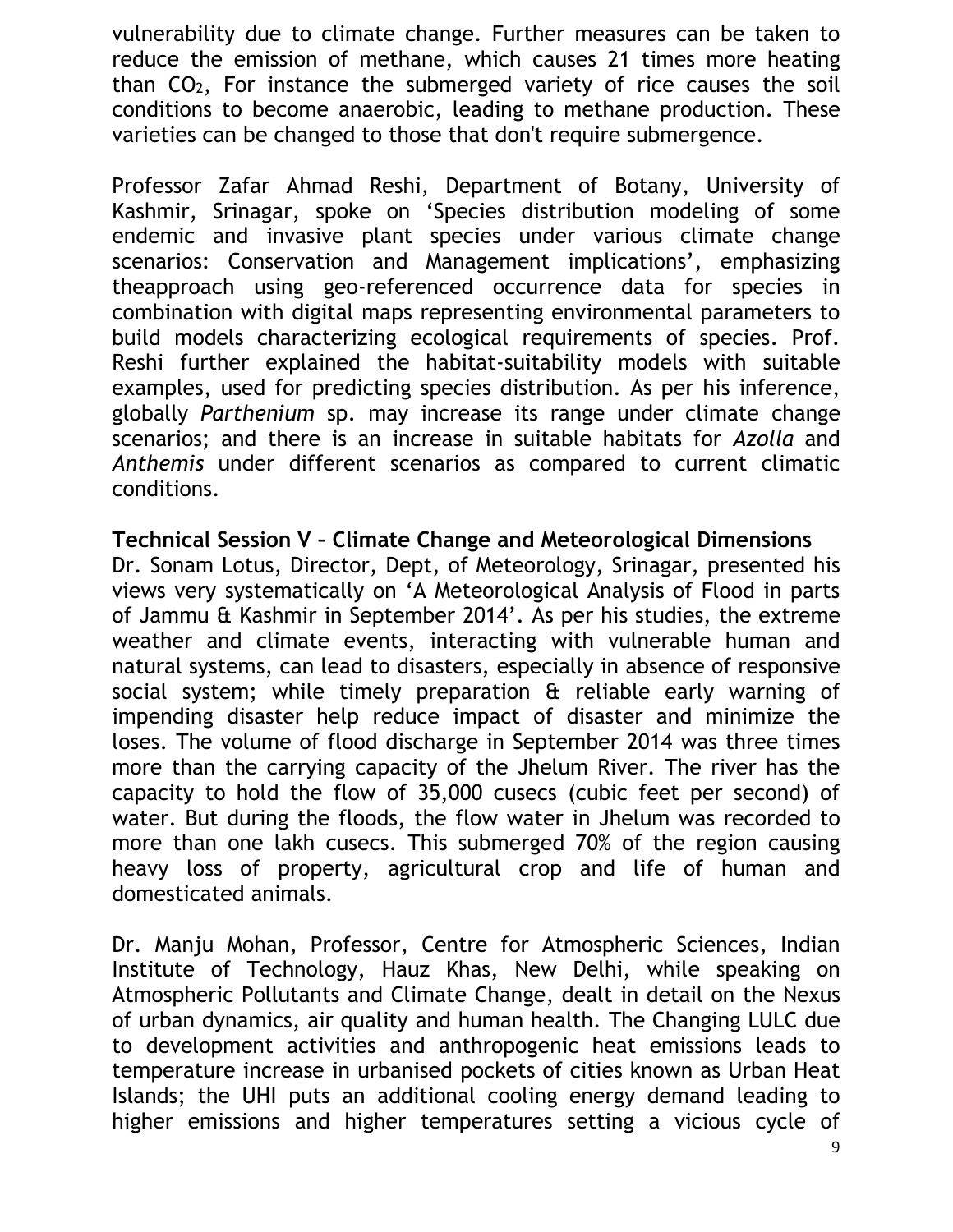increased temperature and energy demand. The UHI in general at other times morning, and evening transition and in the afternoon hours are also high thereby indicating that urban canopy and anthropogenic heat generation is playing a dominant role throughout the day in changing the dynamics of urban heat island circulations, needing more in-depth study.

# **Technical Session VI – Climate Change and Eco-economic Perspective**

Prof B. K. Tiwari, NEHU, Shillong, while delivering his address on 'Socioeconomic implications of climate change in North-East India: Impacts, Vulnerability and Adaptation', emphasized that the North East Indian region has 'warmed' significantly during that last decade. The annual mean temperatures are also increasing at a rate of 0.04°C per decade in the region, thereby causing a long-term positive trend in precipitation over North East India for the period 1901-2007. The frequency of "extreme events" with respect to rainfall has been increasing over the past 100 years. There is about 38% increase in number of days when the rainfall exceeds 150mm per day. Thus, geographical distribution pattern of crops may be affected; and incidence of pest's outbreak and crop diseases may increase. Therefore, a net loss of agro-biodiversity is predicted.

Prof Pramod Tandon was of the opinion that Global warming is the single greatest threat to plant diversity, which drives to extinction of plants that hold importance. Current predictions estimate increase in temperatures of 1.4 - 5.8°C by 2100; whilewarming of 3 - 4°C could eliminate 85% of all remaining wetlands. 15–37% of land plants and animals would become extinct by 2050. By 2055, up to a quarter of all potato, peanut and cowpea species could become extinct; and50% of the land area suitable for cultivation could be gone. The Mangroves would decrease in extent as coastal zone becomes "squeezed" between sea and inland agriculture. Further citing several reports and analyses, Prof Tandon suggested the following measures-

- Conserve plant genetic resources especially sensitive to climate change,
- Preserve habitats to facilitate the long-term adaptation of biodiversity,
- Improve our understanding of climate change biodiversity linkages, and
- Fully integrate biodiversity considerations into mitigation and adaptation plans.

Dr Suman Sahai, Gene Campaign, forcefully advocated to incorporate climate change impacts in development programs to reduce vulnerability,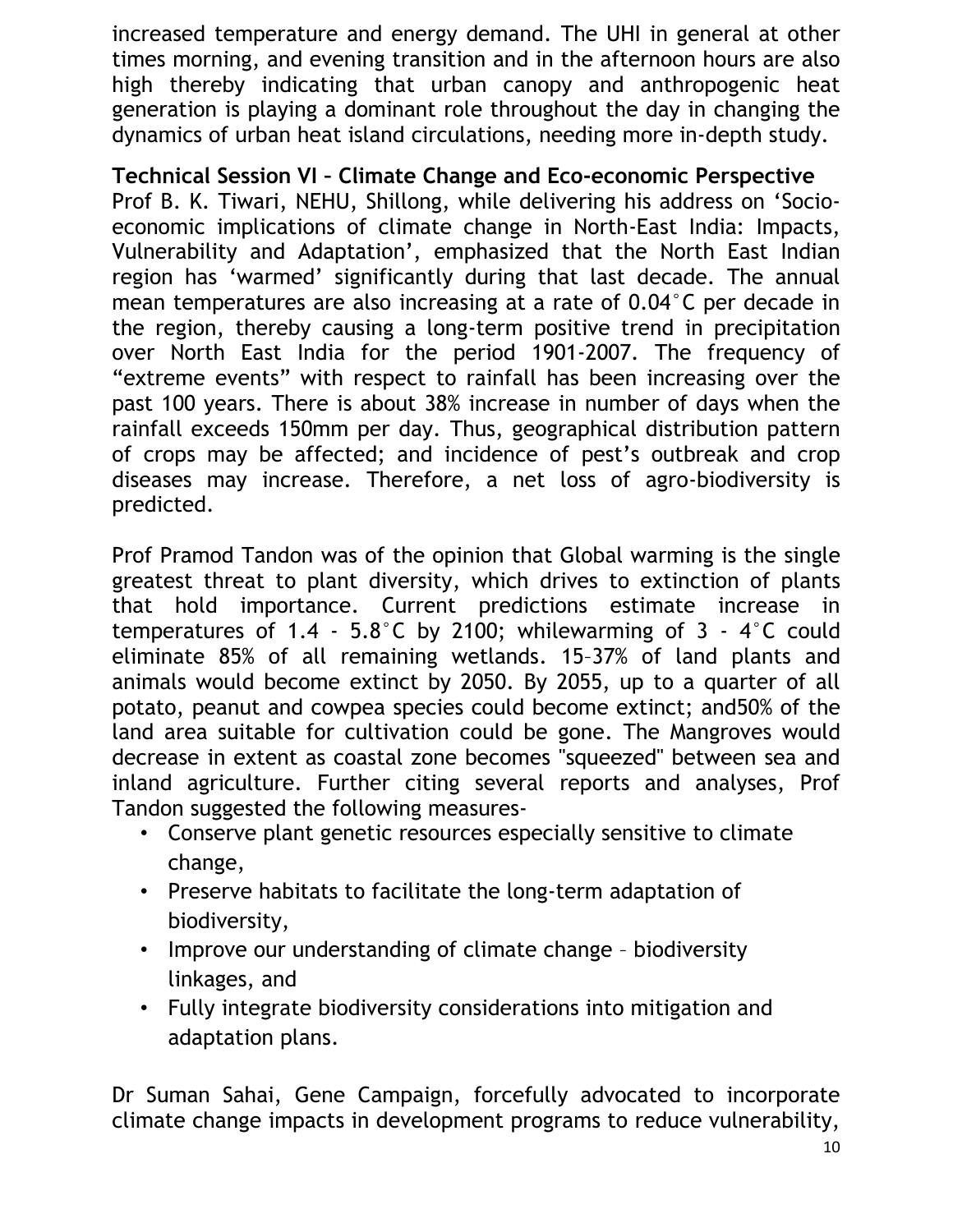stabilizes food production and better secure livelihoods. She stressed that there is no single indicator of the impacts of climate change on biodiversity. Impact is seen through changes in - distribution pattern & life cycles, development of new physical traits as species struggle to adapt to the changing climatic conditions.

# **Technical Session VII – Climate Change: Threat & Impact**

Prof. G.M. Bhat presented data on the climate change in geological past and explained that climate had changed during Geological past mostly due to cooling. Present increment in temperature caused due to anthropogenic activities is alarming and has impacted glaciers across the globe including several glaciers of Himalayas. He emphasized on water resources of South Asia particularly the river systems, which originate in neighboring countries. He particularly underlined on the security concerns related to Brahmaputra River, which originates in Tibet and in absence of any treaty it may affect water security of India and Bangladesh.

Prof Gohil and Dr. Amit P. Sharma, Concluding the inferences drawn in last two days of the discussions, also addressed the session. Prof. Gohil presented the sorrow state of dwindling species, while Dr Sharma, through his beautiful presentation attracted the attention of one and all on the disastrous impact of climate change. Dr. Sharma's presentation focused systematically, with live examples on the following-

- 1) Impact on public health and infectious disease
- 2) Impact on agriculture and animal health
- 3) Impact on regions that will be affected severely
- 4) Situation with melting glaciers and flooding of rivers
- 5) Atmospheric sciences/greenhouse gases/emissions.

Finally, after the panel discussion, which was addressed by the Chair & Co-Chairpersons, the following recommendations were made-

- 1. The Academy should spread awareness for conserving the natural resources and concerns regarding climate change through social media. It was also recommended to include 'climate change' in the curriculum at primary education level to educate and create awareness about climate change among school going children. This recommendation be submitted to Ministry of Human Resource Management, Government of India for implementation.
- 2. Appropriate measures need to be taken to halt degradation of forests and biodiversity. The major challenges of climate change at national, regional and local levels need to be investigated and action points be identified so that effective steps could be taken to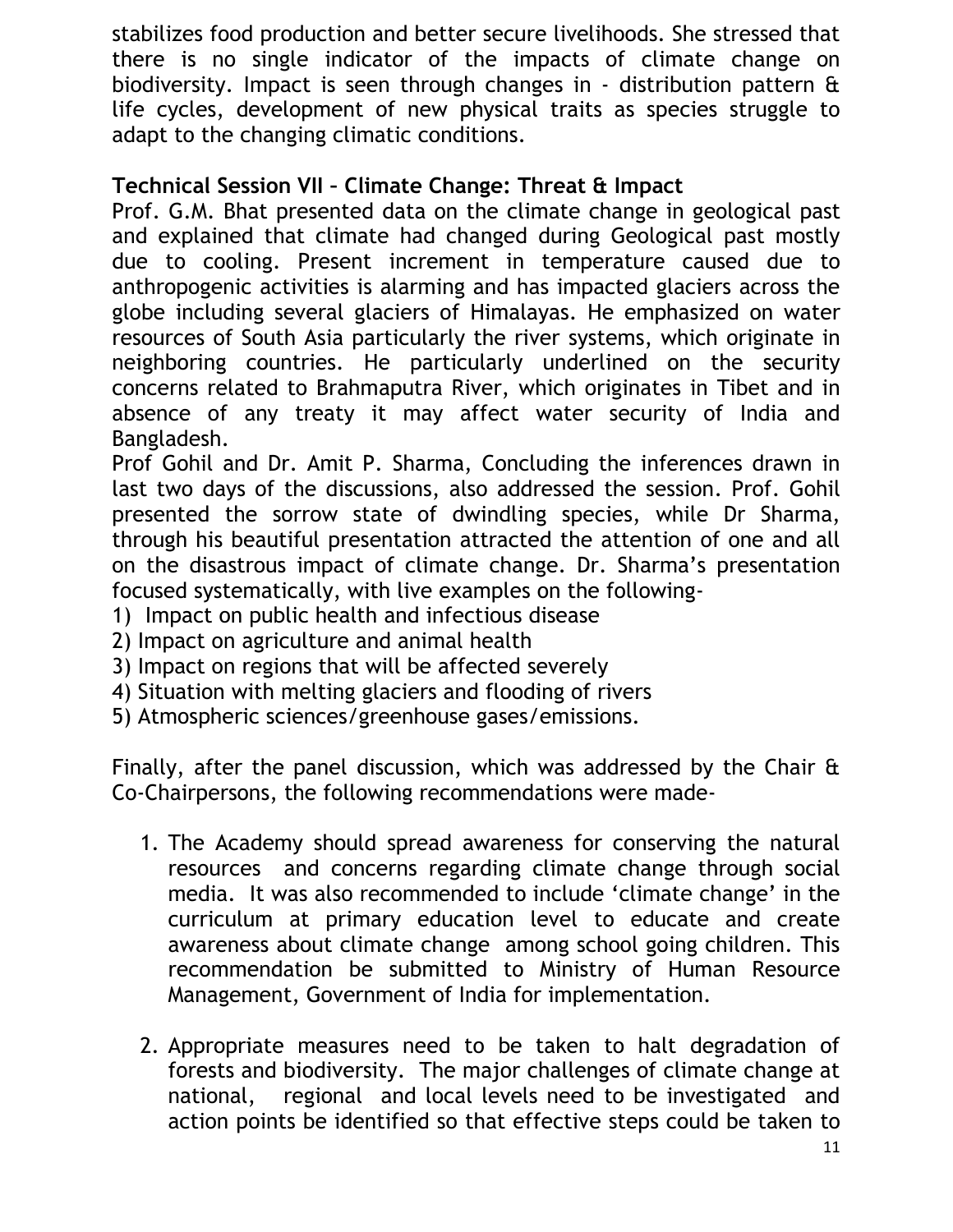prevent situation from worsening further. All stakeholders including the civil society be involved in discussions and debates on the climate change so as to generate awareness among the masses, which is imperative to minimize the impact of climatre change and associated disasters.

- 3. Space technologies have potential to play a role in detecting and predicting adverse effect of climate change. There is a need to train human resources in this area.
- 4. Many studies have emphasized that Climate change will have serious implications on food and nutrition security. The challenge is how to achieve enhanced agriculture productivity without any associated ecological harm. Immediate research studies are needed to identify climate resilient genotypes of major crops and their wild relatives. It would be useful to establish Genetic Resources Centers for a warming planet and rising oceans for conservation of identified genotypes and their characterization and validation.
- 5. There is a need for establishing Genetic Enhancement Centers, in leading institutions, for undertaking studies on identification of genes resistant to biotic and abiotic stresses.
- 6. Development of climate resilient agriculture, based on soil factors as well as emerging threats of low water availability is a greater challenge in ensuring agriculture productivity. This calls for an integrated approach on application of technological interventions in the area of biotechnology, space and information technology. Knowledge intensive agricultural practices, being followed by the grass roots level communities, as an adaptation measure needs to be documented and scientifically validated.
- 7. There is huge cost attached particularly in urban areas, to deal with mitigation of climate change. These include: storm water management; flood control; disaster management; and ensuring that farm income is not significantly reduced. These aspects require more research in order to evolve appropriate policy guidelines to deal with these issues.
- 8. Training and awareness campaigns are needed on the observed and predicted effects of global warming on health in India and urgent remedial measures need to be taken. Studies on the climate change and their impact on water borne diseases in various regions of the country are essential.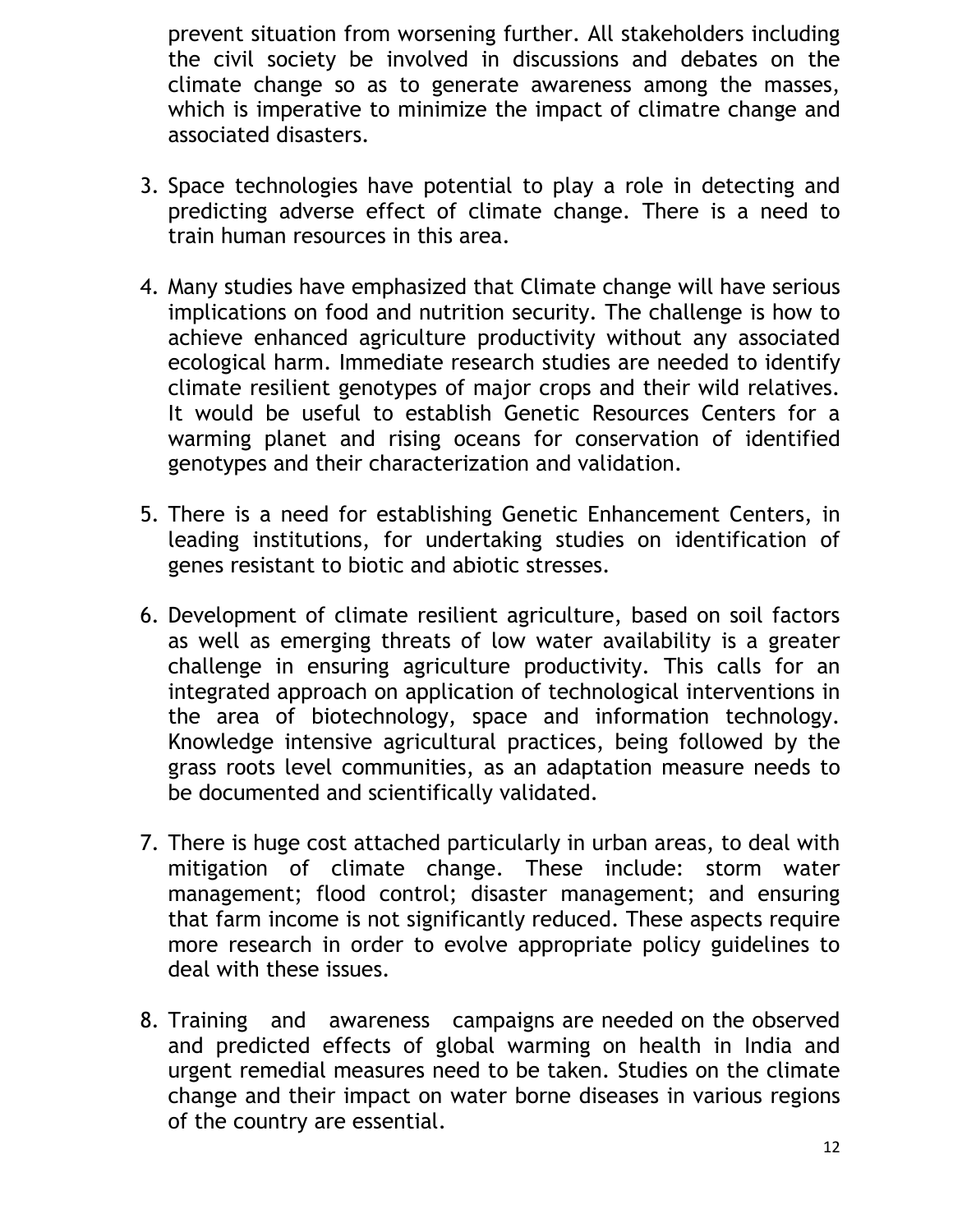- 9. Possibility of using satellite images to predict outbreak of infectious diseases Need to be explored.
- 10. There is a need to generate reliable, relevant, and up-to-date information on impacts of climate change on disease incidence and human health to enhance our capacity to respond to the negative health effects of climate change.
- 11.Disease surveillance and rapid dissemination of information are important components for including in any plan made for enhancing preparedness for adapting to climate change.
- 12. More scientific and technical seminars and discussion meetings need to be organized for prioritizing the goals and evolving scientific & technical remedies to the climate change related problems.
- 13. Establishment of long-term observational and monitoring network in respect of meteorological and ecological data for critical habitats, species and ecosystems in the various eco-regions of country especially in Indian Himalayan Region is urgently needed.
- 14. There is a need to develop a disaster resilient sustainable master plan for the cities. It needs to be particularly included in the plans of smart cities.
- 15.Involvement of local communities in adaptation and refinement of traditional cropping mechanisms needs to be promoted. This is especially required for adopting good practices in respect of climate change adaptation and mitigation.
- 16.Urgent action is needed to develop local solutions to biodiversity loss. Sustaining biological diversity and ecosystem services are hence important to deal with climate change. There is a need to shift to environmentally sustainable technologies and promote energy efficiency, renewable energy, forest conservation, reforestation and water conservation.
- 17.Overuse of carbon-based energy viz., coal and oil is resulting in large-scale generation of green house gases. This has to be checked by moving towards renewable sources of energy.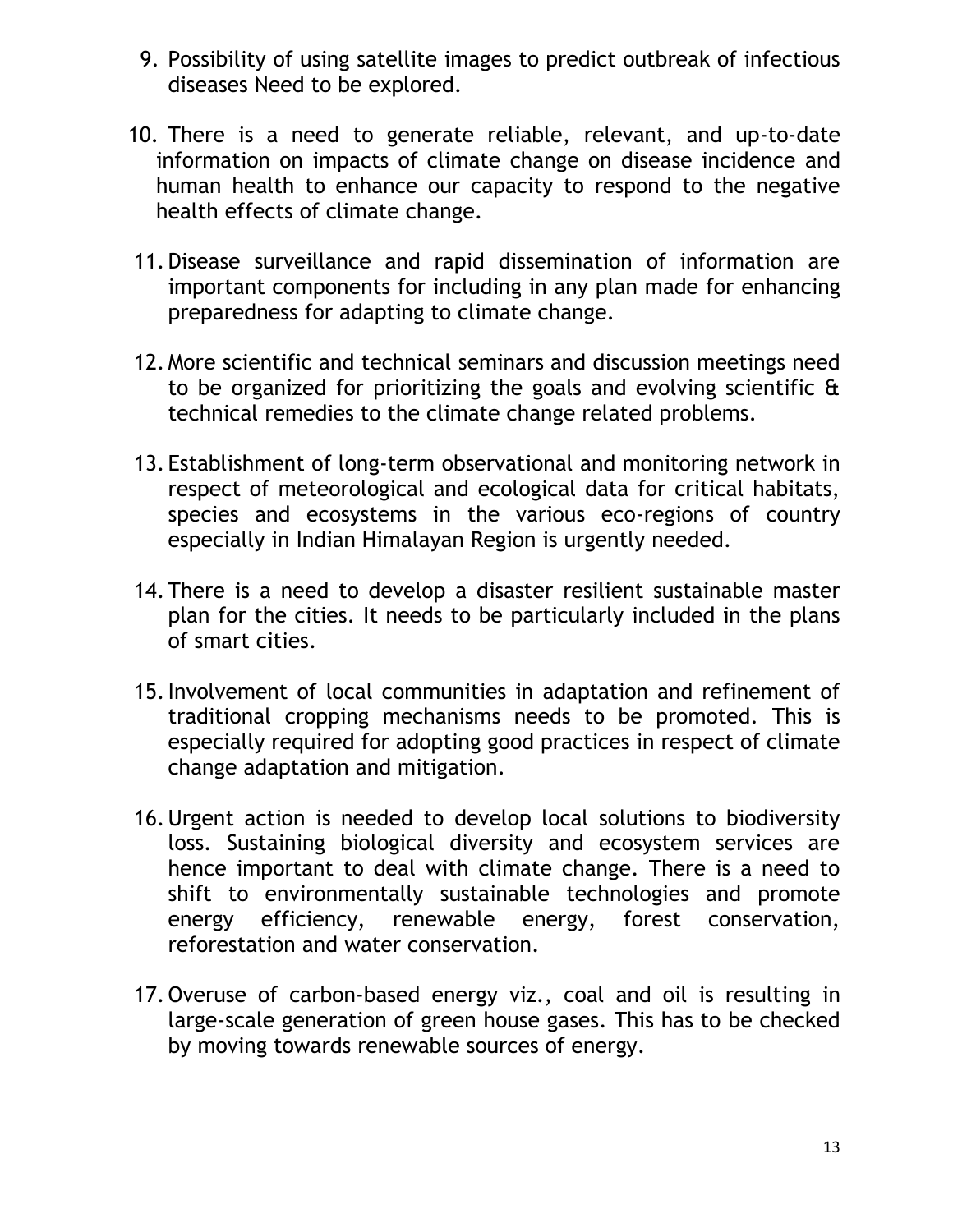- 18. The governmental and non-governmental agencies need to be enthused/encouraged to adopt solar powered energy systems, to reduce the use of conventional energy resources.
- 19.An interdisciplinary approach is needed to combat the climate change. The local chapters of NASI could take up a movement on Climate Literacy of local communities including school students by developing and showing films/clippings on climate change and its impact.
- 20. The NASI needs to join hands with ministries of Science and Technology; Environment, Forests and Climate Change, Earth Sciences, Human Resource Development, Indian Council of Agricultural Research and Indian Council of Medical Research to achieve its objective of readying the country to adapt to the impacts of climate change and take appropriate steps to mitigate the same.
- 21. There is need to involve the universities, colleges, research institutions, NGOs etc. in the implementation of the recommendations of the this brain storming session particularly in areas of generation of new knowledge and creation of awareness among people.
- 22.Involvement of young scientists aptly equipped with instrumentation and analytical support is essential to study paradigm of climate change in India. As such NASI should also create awareness about specialized institutions and potential funding agencies to support young individuals and institutions for taking up collaborative research on climate change.
- 23. The National Academy of Sciences, India should organize 3 more brain storming sessions in other parts of India and to periodically disseminate climate change information. Implementation of social media networking is critical for NASI to achieve its objectives in this context.
- 24. Establish climate change study centers in key institutions as nodal offices for monitoring and reporting.
- 25. Prepare CDs, short films and videos in local languages and particularly the chapters can be entrusted with the task of giving publicity, creating awareness especially in rural areas and amongst school children.